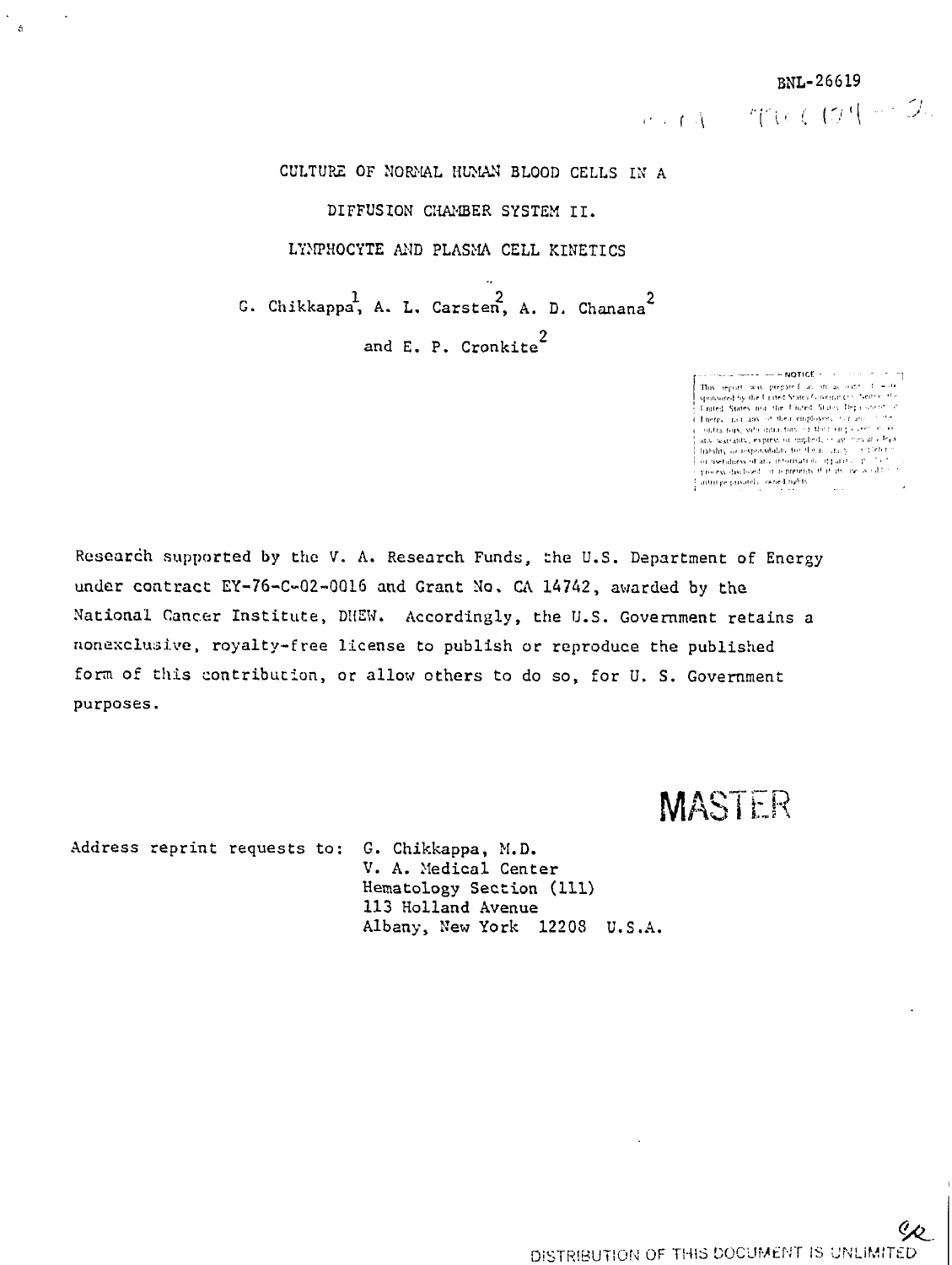ABSTRACT:

Normal human blood leukocytes were cultured in Millipore diffusion chambers implanted into the peritoneal cavities of irradiated mice. The evaluation of survival and proliferation kinetics of cells in lymphocytic series suggested that the lymphoid cells are formed from transition of small and/or large lymphocytes, and the lyraphoblssts from the lymphoid cells. There was also evidence indicating that some of the cells in these two compartments are formed by proliferation. The evaluation of plasmacytic series suggested that the plasma cells are formed from plasmacytoid-lynphocytes by transition, and the latter from the transition of lymphocytes. In addition, relatively a small fraction of cells in these two compartments are formed by proliferation. Mature plasma rells do not and immature plasma cells do proliferate. Estimation of magnitude of plasma cells formed in the cultures at day 18 indicated that at least one plasma cell is formed for every 6 normal human blood lymphocytes introduced into the culture.

—2—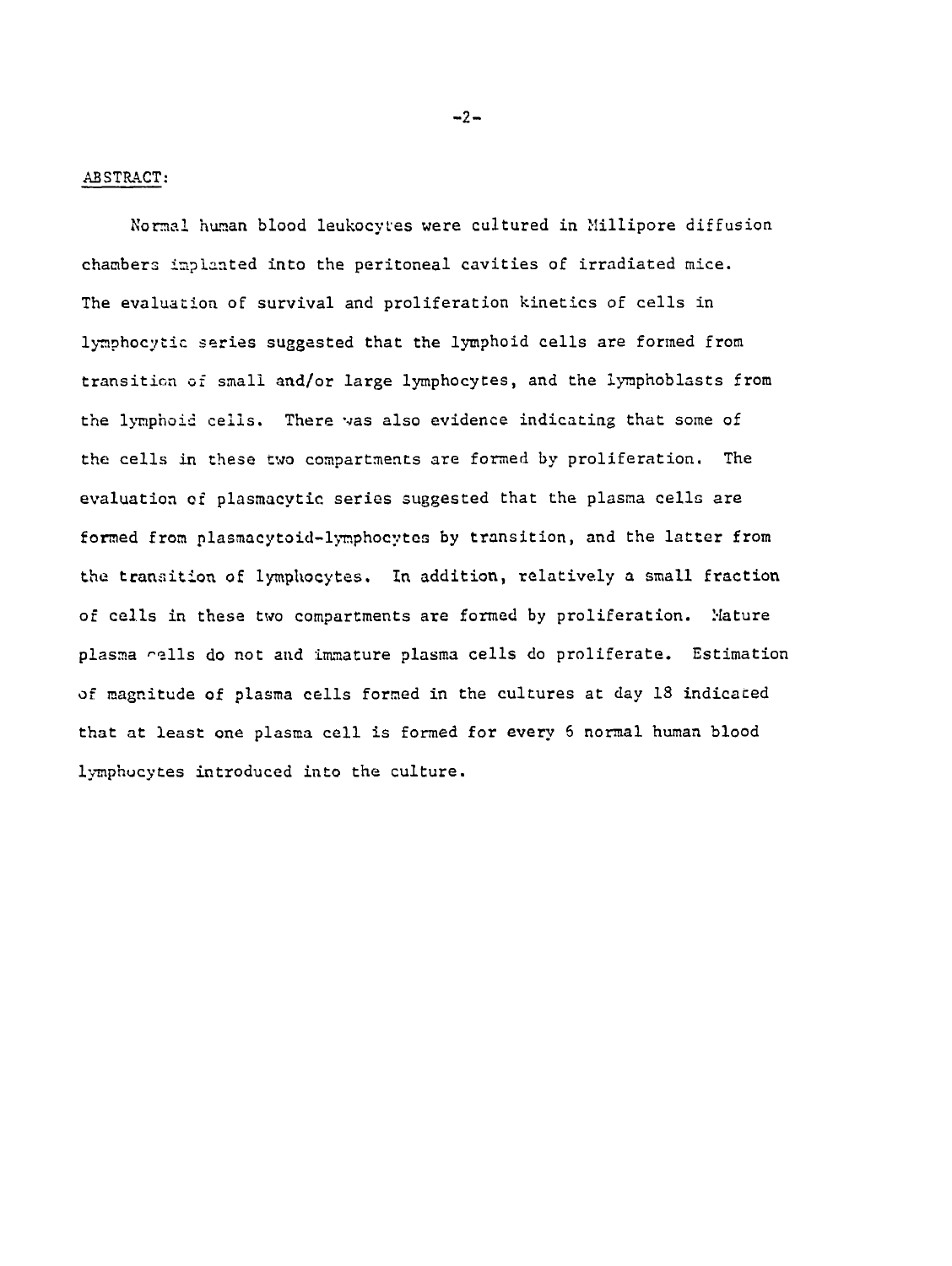#### INTRODUCTION:

The nocion of formation of plasma cells from lymphocytes was proposed by Krorapecher in 1398 (11) and restated by Xaximow in 1923 (12) . Good described ths formation of plasma cells from lymphocytes in brains of sensitised rabbits after repeated local injections of an antigen (8). Formation of plasma cells in diffusion chambers from rabbit thoracic duct, spleen and lynph node lymphocytes implanted into rabbits  $(10,17)$  and mouse spleen cells and mouse yolk sac cells implanted into mice (2, 18) has been reported. The formation of "plasmacytoid" cells from mouse marrow cells in a suspension culture system (5) has been observed. Development of plasma cells in semisolid agar cultures from mouse marrow cells has also been documented (13). Formation of plasma cells from normal human blood lymphocytes was demonstrated by Douglas and Fudenberg in a liquid culture system (6), and from blood leukocyte suspensions by Cronkite et al in diffusion chambers implanted into mice  $(4)$ . The nature of plasma cells formed was confirmed by their capacity to produce an immunoglobulin (10,13) and by the presence of large quantities of rough endoplasmic reticulum in their cytoplasma (6, 13). The purpose of this investigation was to demonstrate the light microscopic sequential events in the formation of plasma cells from normal human blood lymphocytes.

#### METHODS AND MATERIALS:

# Selection of Normal Individuals:

The blood from four normal individuals was obtained for the culture studies. They were apparently well and were not receiving any medications. Their total and differential leukocyte counts and other blood studies were normal.

Informed written consent was obtained from each individual as required by the Human Study Committee.

\*

-3-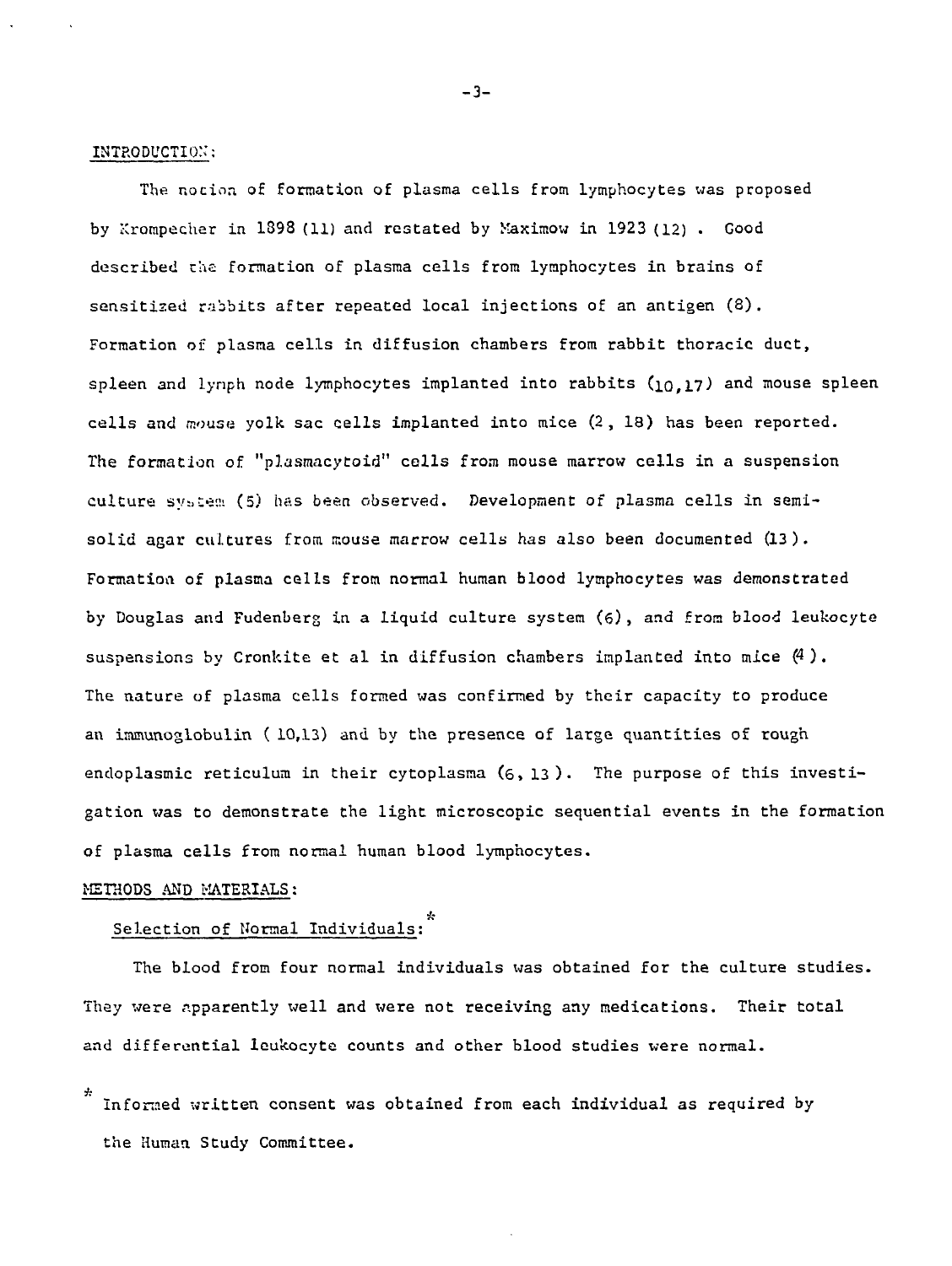#### Culture Studies:

Procedures of the culture were as described (3). In brief, the leukocytes were isolated from the blood samples using methyl cellulose solution to sediment the red cells. The leukocytes were then inoculated,  $472 \times 10^3$ /diffusion chamber (27.6% lymphocytes), into diffusion chambers made with Millipore filters. The chambers were implanted into the peritoneal cavities of 700 rad total body irradiated mice. At intervals, beginning at 2 hours after implantation, groups of 4-8 chambers were removed. An hour before harvesting the chambers, the host animals were injected with tritiated thymidine  $\binom{3}{1}$  HTdR) intraperitoneally in order to determine the fraction of cells in DMA synthesis. The chambers removed from the hosts wers shaken in Pronase (0.5%) solution for 60-75 minutes and the total nucleated cell counts were made from the cell suspension of each chamber. The smears made from the chamber consents were autoradiographed and scored for the fraction of labelled cells (labelling index = LI) in each category and differential cell counts were performed.

# Morphological Classification of Cells;

The light microscopic recognition of small and large lymphocytes, lymphoblasts, plasma cells and immature plasma cells was made according to Elves (7). Further, the cells with features of both lyrnhocytes and plasma cells were called plasmacytoid-lymphocytes (20). The cells with sizes in between the small lymphocyte and lymphoblast, light to deep blue cytoplasm, usually with a rather less prominent perinuclear hof, nuclear chromatin less clumpier than in the small lymphocyte but not as fine as in the lymphoblast and without or with a nuceolus (occasionally > 1) are classified as lymphoid cells.

 $-4-$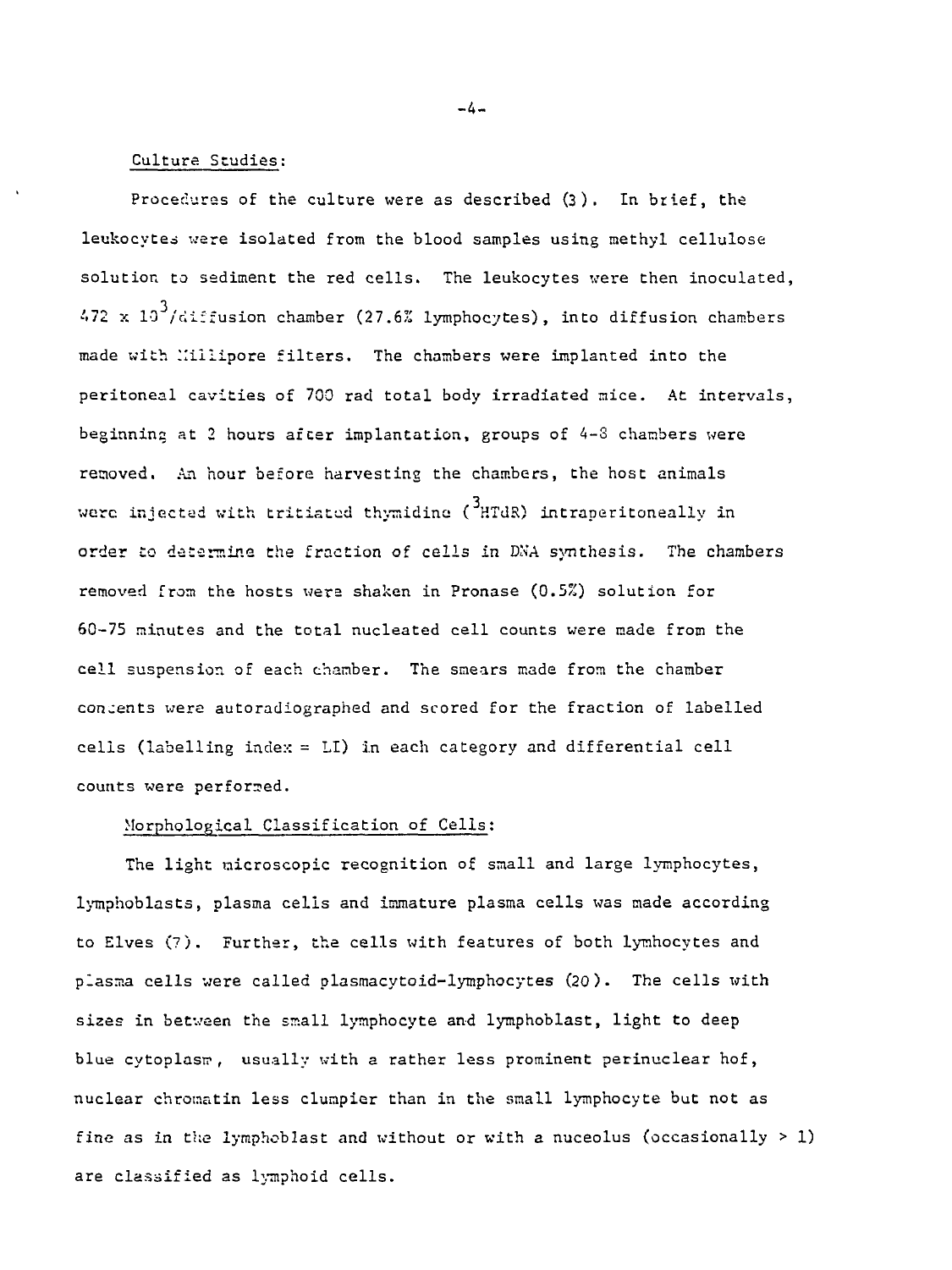#### RESULTS:

Numbers of various types of lymphocytes recovered from the chambers are shown in Figure 1. From the initial point of analysis, 2 hours after implantatica (Figure 1, section A), the number of small lymphocytes increased to a maximum at day 1, and after having stayed at that level for another day, decreased to a low point on day 7. The lymphocyte count rose again to a second maximum at day 14 with a subsequent drop to the initial level on day 13. The large lymphocytes (Figure 1, section B) decreased to a low point by day 7 with subsequent fluctuations at a low level until termination of the study. The number of lymphoid cells (Figure 1, section C) was very low at the initial point of analysis. The count increased relatively abruptly at day 2, with subsequent gradual increase to a maximum by day 14. Thereafter, the cell count ramained at that level until termination of the study. There were no lymphoblasts at initial point of analysis (Figure 1, section D). A very small number was found in some cultures at days 1, 2 and 4. The cell count then increased rapidly reaching a maximum on day 7, and remained at that level at all subsequent points of analysis.

The numbers and patterns of recovery of total lymphocytes (small and large lymphocytes, lymphoid cells and lymphoblasts), plasmacytoidlymphocytes and plasma cells are shown in Figure 2. From the first point of analysis (Figure 2, section A) , the lymphocyte count increased to an initial maximum on day 2 followed by a slight decrease on day 4. The cell count increased again to reach a second maximum by day 14 followed later by a slight decrease. The plasmacytoid-lynphocytes (Figure 2, section B) were first observed on day 7, and they increased exponentially up to day 14 and somewhat slowly thereafter until day 18.

-5-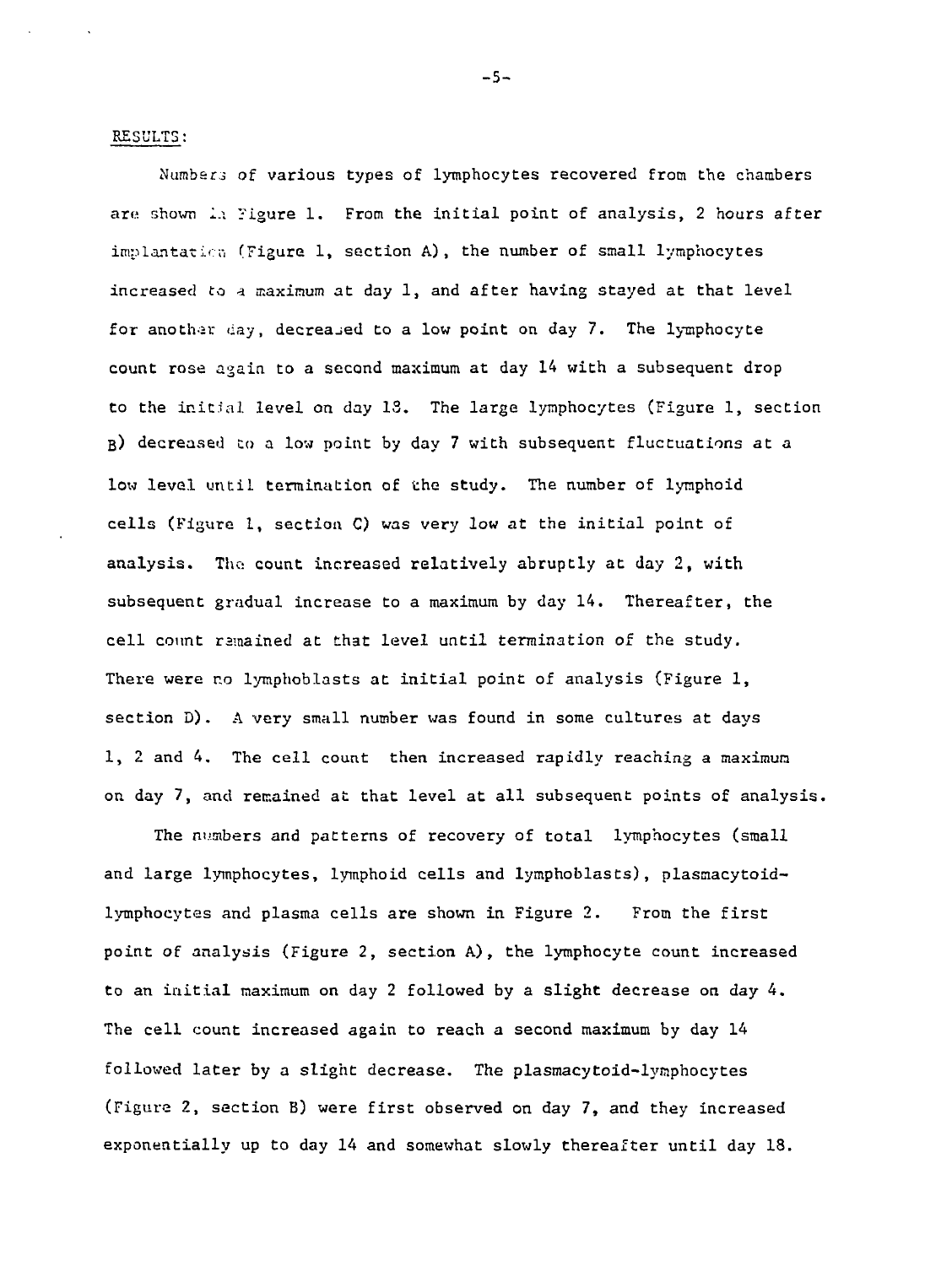The plasma cells (including immature plasma cells) were first detected on day 7. The cell count increased to a maximum by day 14 and remained at that level on day 18.

The  $3_{\rm H}$ TdR LI of cells in each category is shown in Figures 1 and 2. A small fraction of the lymphoid cells (Figure 1, section C) was labelled as opposed to a very large fraction in the lymphoblast class (Figvre 1, section D). A small fraction of the plasma cells, immature in appearance (Figure 2, section C), were labelled on days 10, 14 and 18. A considerable fraction of the plasmacytoid-lymphocytes (Figure 2, section B) was labelled commencing from day 7, and the labelled cells persisted at subsequent points of analysis.

# DISCUSSION:

The increase in number of lymphocytes during the first 24 hours in culture is probably not due to proliferation since HTdR labelled cells were ut I seen at 1 hour. However, a small part of the increase could be due to division of cells that were in late S or  $C^2$  when introduced into the DC. The increase in the lymphocyte count during the first 24 hours is most likely due to the poor recovery at 2 hours and an improved recovery at 24 hours (3). The reasons for the improved recovery at 24 hours are not clear.

During the first 7 days the lymphoid cells increased in the culture as the small and large lymphocytes decreased. This temporal relationship suggests, but does not prove, that the lymphoid cells are formed from the small and/or large lymphocytes. The exact relationship between the small and large lymphocytes is not clear from these studies.

The wave of lymphoblasts follows that of the lymphoid cells, suggesting that the lymphoblasts are formed, at least initially, by transition

-6-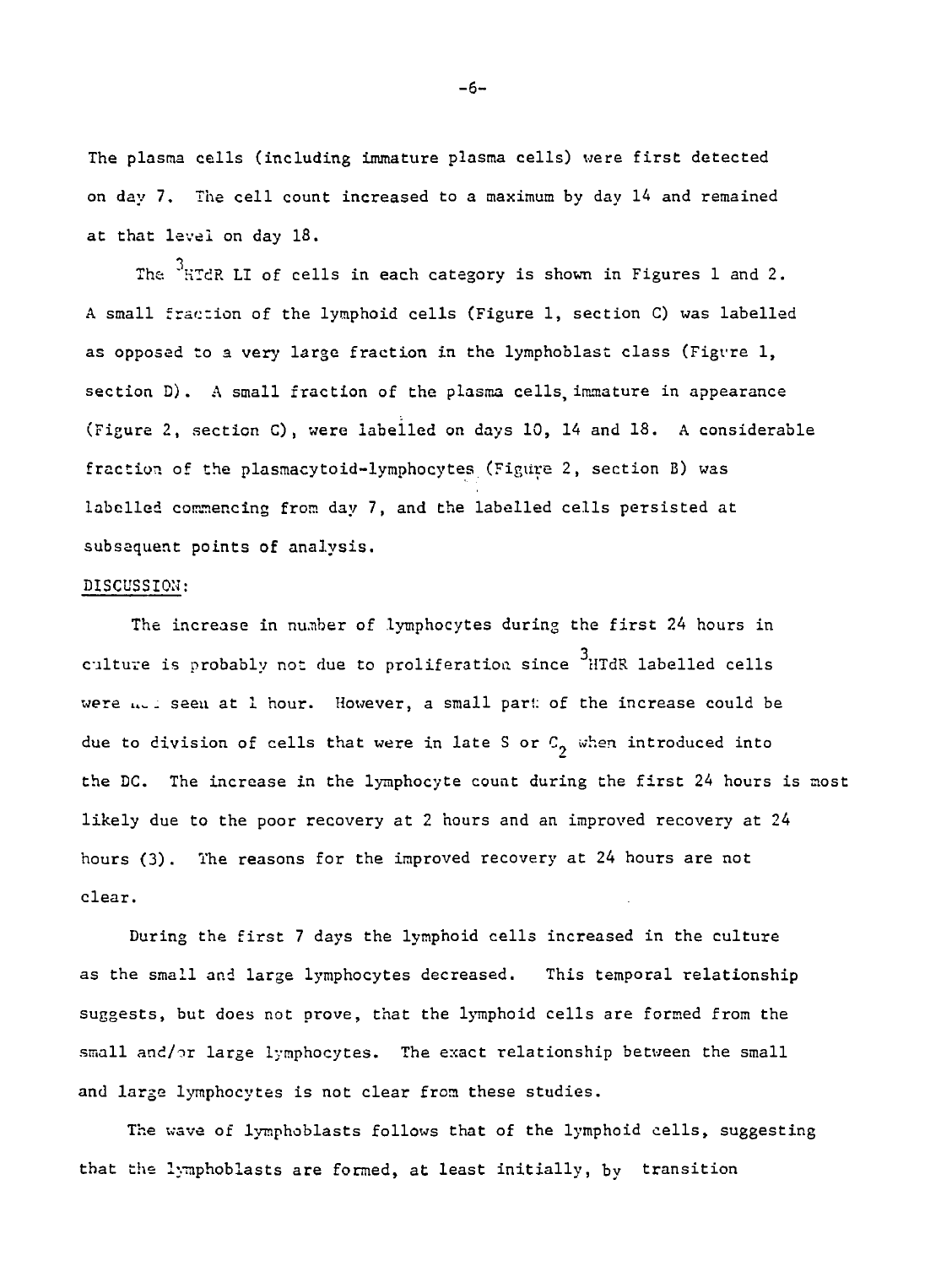from the iymphoid cells. Subsequently, however, there is evidence for proliferation in both compartments. The magnitude of transition of cells from lymphoid stage to the lymphoblast stage and proliferation within each of those compartments contributing to the total cellularity is difficult to assess.

The transition of small lymphocytes from many organs of several species into lyraphoblasts has been demonstrated by many investigators in in vitro cultures, mainly in the presence of a mitogen,and in vivo, following an injection of an antigen, and in diffusion chamber culture systems similar to that used in the current study (4, 10, 14, 15, 16, 19). Further, the peak of lymphocyte transformation to lymphoblasts is at days 3 to 5 in in vitro cultures in the presence of a mitogen (15, 19). The maximum percent blasts (percent of total lymphocytes) found in our culture syscen was on day 7. This difference may be related to the lack of exposure of the cells to any conventional mitogen in our study. Diffusion of stimulatory factors from the host was probably responsible for the transformation and proliferation of lymphocytes in this diffusion chamber study.

The temporal relationship of formation of plasmacytoid-lymphocytes suggests that they are derived from lymphocytes and the plasma cells from the plasmacytoid-lymphocytes. There is evidence for proliferation in both the plasmacytoid-lymphocyte and plasma cell compartments, more in the former than latter, and all of the labelled cells in the plasma coll compartment were immature forms. The magnitude of cells formed in. these two compartments by proliferation within and transition from one into the next cannot be ascertained from this study. Although the temporal

-7-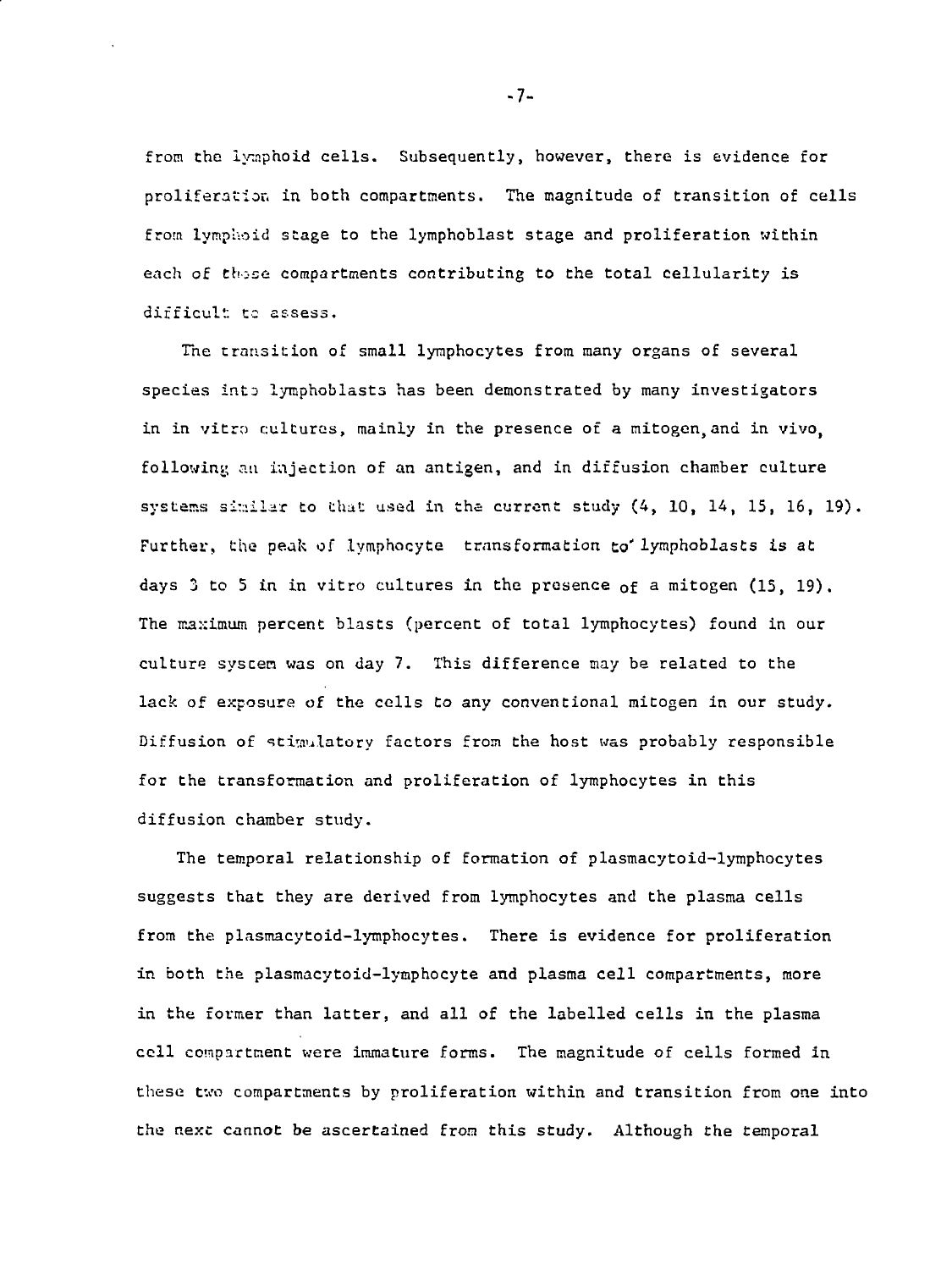relationship of formation of lymphocytoid cells, lymphoblasts, plasmacytoidlymphocvtes and plasma cells suggests that they are formed by transition as wall as proliferation, an alternate possibility is that all the lymphocytes introduced into the chambers died and the cells formed were the progeny of the stem cells committed to form lymphocyte-plasma cell series.

The total number of lymphocytes introduced into the culture was 1.3  $\times$  10<sup>5</sup>/chamber and the maximum number of plasma cells recovered at day 18 was 0.21 x  $10^5$ /chamber. In other words, one plasma cell appears for every nix normal human blood lymphocytes introduced into chambers during the culture period. This calculation does not take into account the probable constant turnover of the cells or the potential for later development of more plasma cells. When mouse yolk sac cells were cultured in a diffusion chamber system, 1 plasma cell for every 3 lymphocytes was observed (18). The difference in the magnitude of plasma cell formation from the mouse yolk sac cells and human blood lymphocytes could be due to several obvious variations in the methods, e.g. source of cells and/or culture conditions.

The B-lymphocyte is considered to be the precursor of plasma cell  $(1)$ . The B-lymphocyte concentration in the blood of normal man is about 25% of the total lymphocyte population (9). Thus in the diffusion chamber culture system, one plasma cell is formed for every one and one-half normal human blood B-iymphocytes. This formation of plasma cell from the B-lymphocyte may ba an important mode of disposal of the B-lymphocyte from normal man. The process may be defective in patients with chronic lymphocytic leukemia

-8-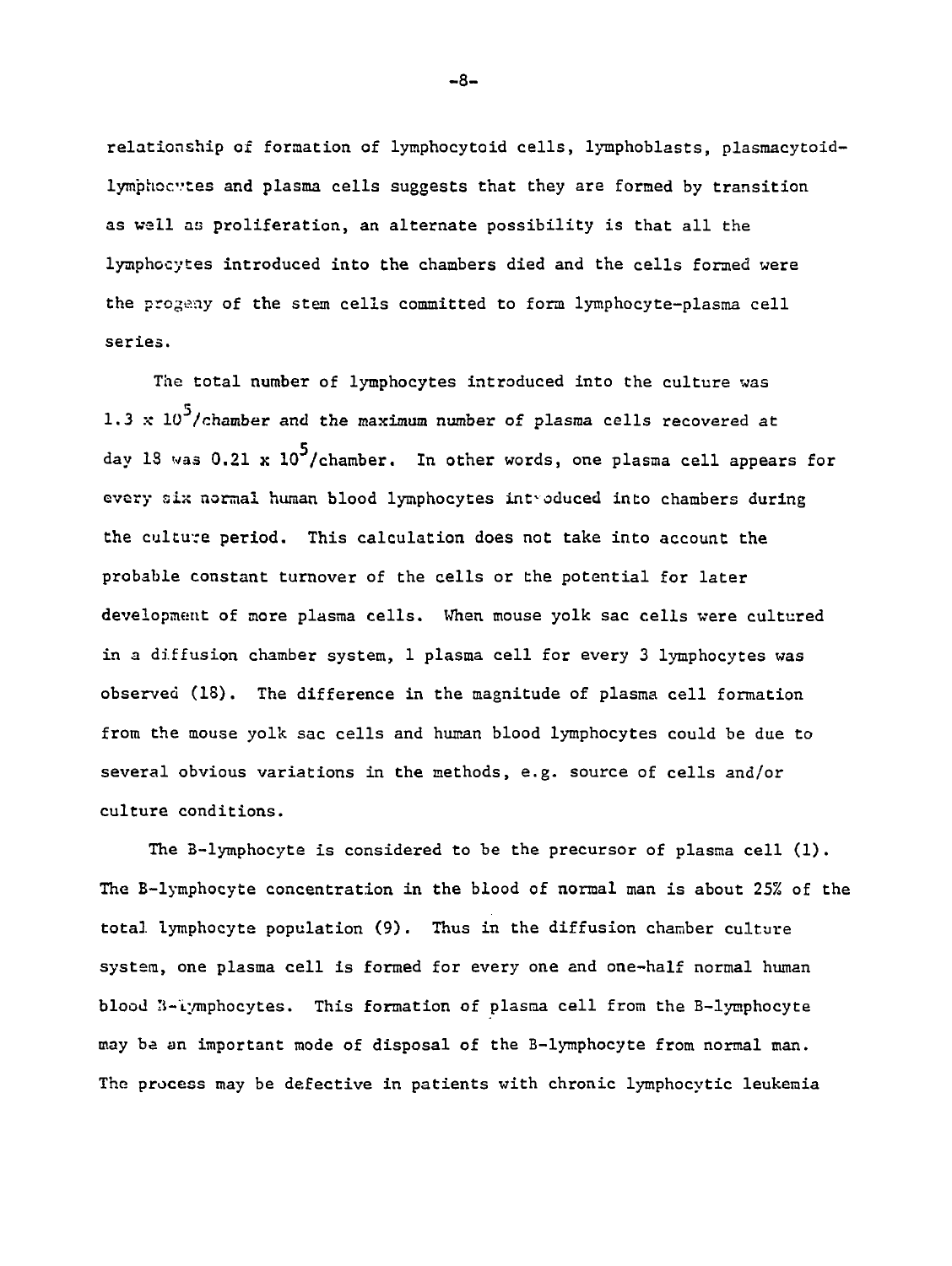and resulting in the accumulation of the lymphocytes in them. Studies are in progress to test this notion.

Although no direct proof is provided for formation of plasma cells from lymphocytes, there are other evidences in support of the notion. A compelling evidence for the formation of plasms cells from lymphocytes came from the work of Douglas and Fudenberg (6) who cultured the normal human blood lymphocytes in vitro in the presence of pokeweed mitogen. In their study formation of immature plasma cells at 72 hours and plasma cells at 7-10 days were documented. The plasma cells formed in their cultures and in cultures of other investigators had the well recognized light and electron microscopic and functional features (6, 13, IS).

The results of our studies demonstrate more clearly the temporal relationship of formation of various lymphoid cells and plasma cells from the normal human blood lymphocytes in a diffusion chamber culture system.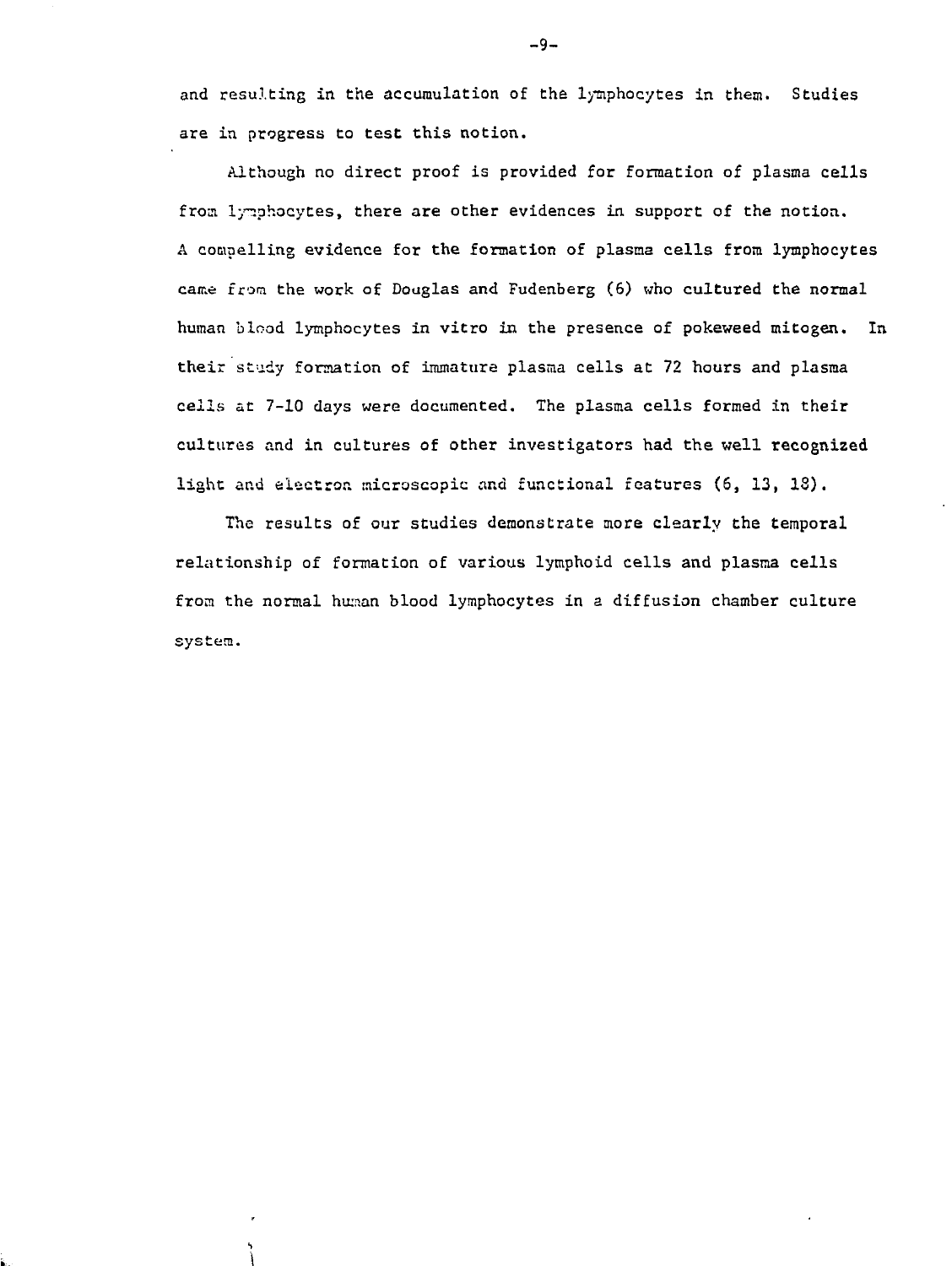- 1. BRODSR, S., MUUL, L., WALDMANN, T.A.: Suppressor calls in neoplastic diseases. J. Natl. Cancer Inst. 61, 5-11, 1978.
- 2. CAPALSO, E.E., MAKINODAN, T.: Doubling time of mouse spleen cells during the latent and log phase of primary antibody response. J. Immunol. 92, 234-242, 1964.
- 3. CHIKKAPPA, G., CARSTEN, A.L., CHANANA, A.D., CRONKITE, E.P.: Culture of normal human blood cells in diffusion chambers I. Granulocyte survival and proliferation. Expt. Hemat. 6, 28-36, 1978.
- 4. CROMUITE, E.P., BOECKER, W., CARSTEN, A.L., CHIKKAPPA, G., JOEL, D.D., LAISSUE, J., OHL, S.: The use of the diffusion chamber cultures in the study of normal and leukemic cell proliferation in man. In: ROBINSON, W.A., ed., Hemopoiesis in Culture, Second International Workshop, Washington, D. C., Dept. of HEW, Pub. No. (NIH) 74-205, 1973, pp. 185-199.
- 5. DEXTER, T.M., ALLEN, T.D., LAJTHA, L.G., SCHOFIELD, R., LORD, B.I.: Stimulation of differentiation and proliferation of hemopoietic cells in vitro. J. Cell. Physiol. 82\_, 461-473, 1973.
- 6. DOUGLAS, S.D., FUDENBESG, H.H.: In vitro development of plasma cells from lymphocytes following pokeweed mitogen stimulation. A fine structural study. Expt. Cell. Res. 54, 277-279, 1969.
- 7. ELVES, M.E.: The lymphocytes, second edition, Year Book Medical Publishers, 1972.
- 8. GOOD, R.A.: Experimental allergic brain inflammation. A morphological study. J. Neuropath. Exp. Neurol. 9, 78-92, 1950.
- 9. GREY, H.M., RABELLINO, E., PIROFSKY, B.: Immunoglobulins on the surface of lymphocytes. IV. Distribution in hypogammaglobulinemia, cellular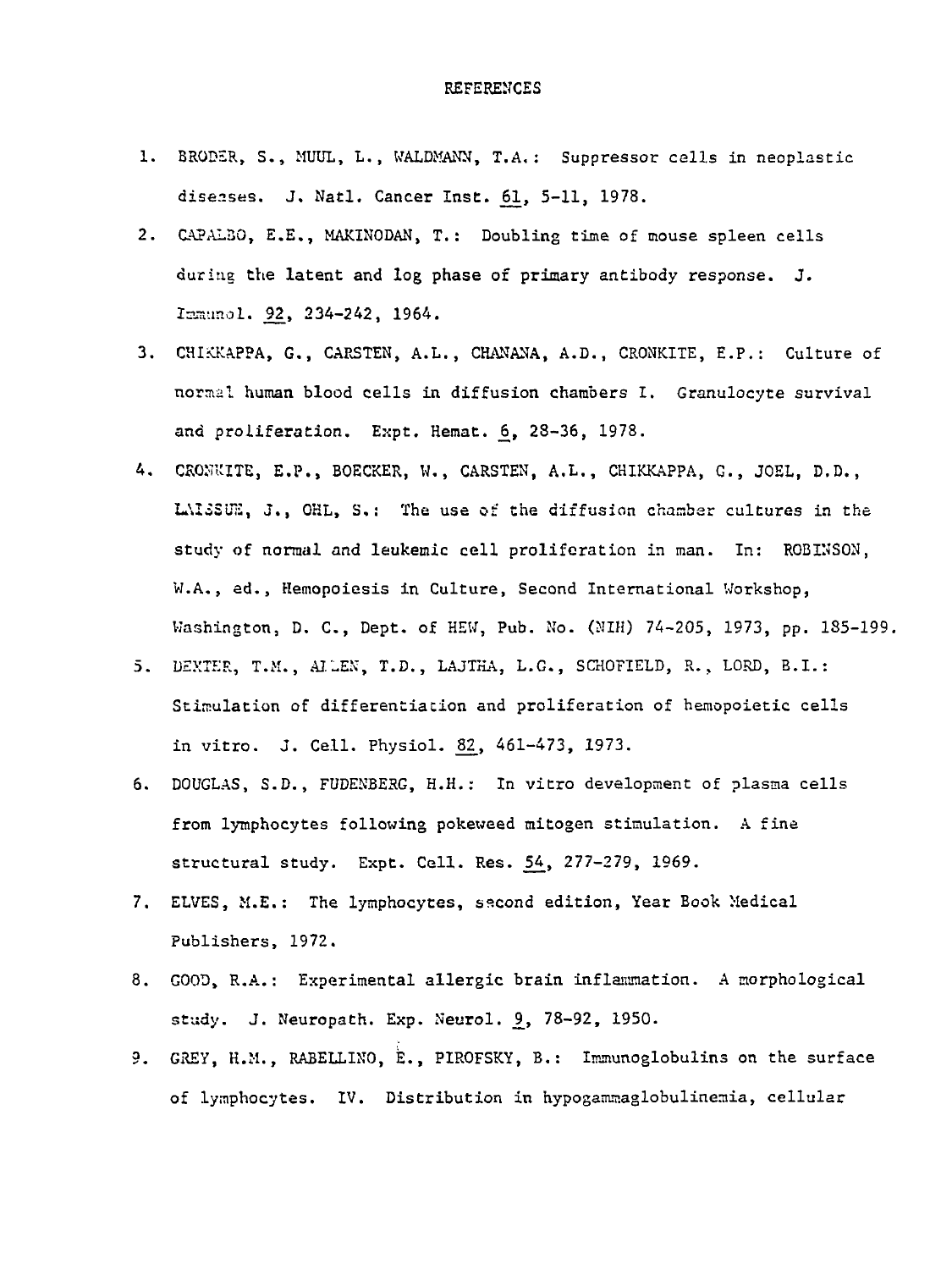immune deficiency, and chronic lymphocytic leukemia. J. Clin. Invest. SO, 235S-2375, 1971.

- 10. HOLU3, M.: Potentialities of the small lymphocyte as revealed by homotransplanation and autotransplantation experiments in diffusion chambers. Ann. N.Y. Acad. Sci. 99, 477-486, 1962.
- 11. KRGMPECKER, E.: Beitrage Zur Lahre von den plasmazellen. Beitr, Z. Path. Anot. U. Z. Allg. Path 24., 163-180, 1898.
- 12. MAXIMOW, A.: Untersuchungen Uben Blut and Bindegewebe. Arch. F. Mikroskop. Anta. 97, 233-313, 1923.
- 13. METCALF, D., NOSSEL, G.J.V., WARNER, N.L., MILLER, J.F.A.P., MANDEL, T.E., LAYTEN, J.E., GUTMAN, G.A.: Growth of B-lymphocyte colonies in vitro. J. Expt. Med. 142. 1534-1549. 1975.
- 14. PAREIOUSE, R.M.E., JANOSSY, G., GREAVES, M.F.: Selective stimulation of IgM synthesis in mouse B lymphocytes by pokeweed mitogen. Nature (New Biol) 234, 21-23, 1972.
- 15. SARKANY, I., GELL, H.: Measuring lymphocyte transformation. Lancet 1, 1264, 1966.
- 16. SASASKI, M.J., NORMAN, A.: Proliferation of human lymphocytes in culture. Nature (Lond) 210, 913-914, 1966.
- 17. Urso, P., Makinodan, T.: The role of cellular division and maturation in the formation of precipitating antibody. J. Immunol. 90, 897-907, 1963.
- 18. WEINBERG, S.R., STOHLMAN, F., JR.: Growth of mouse yolk sac cells cultured in vivo. Brit. J. Hemat. 32, 543-555, 1976.
- 19. WIITKELSTEIN, A., CRADDOCK, C.G.: Comparative response of normal human thymus and lymph node cells of phytohemagglutinin in culture. Blood 29, 594-607, 1967.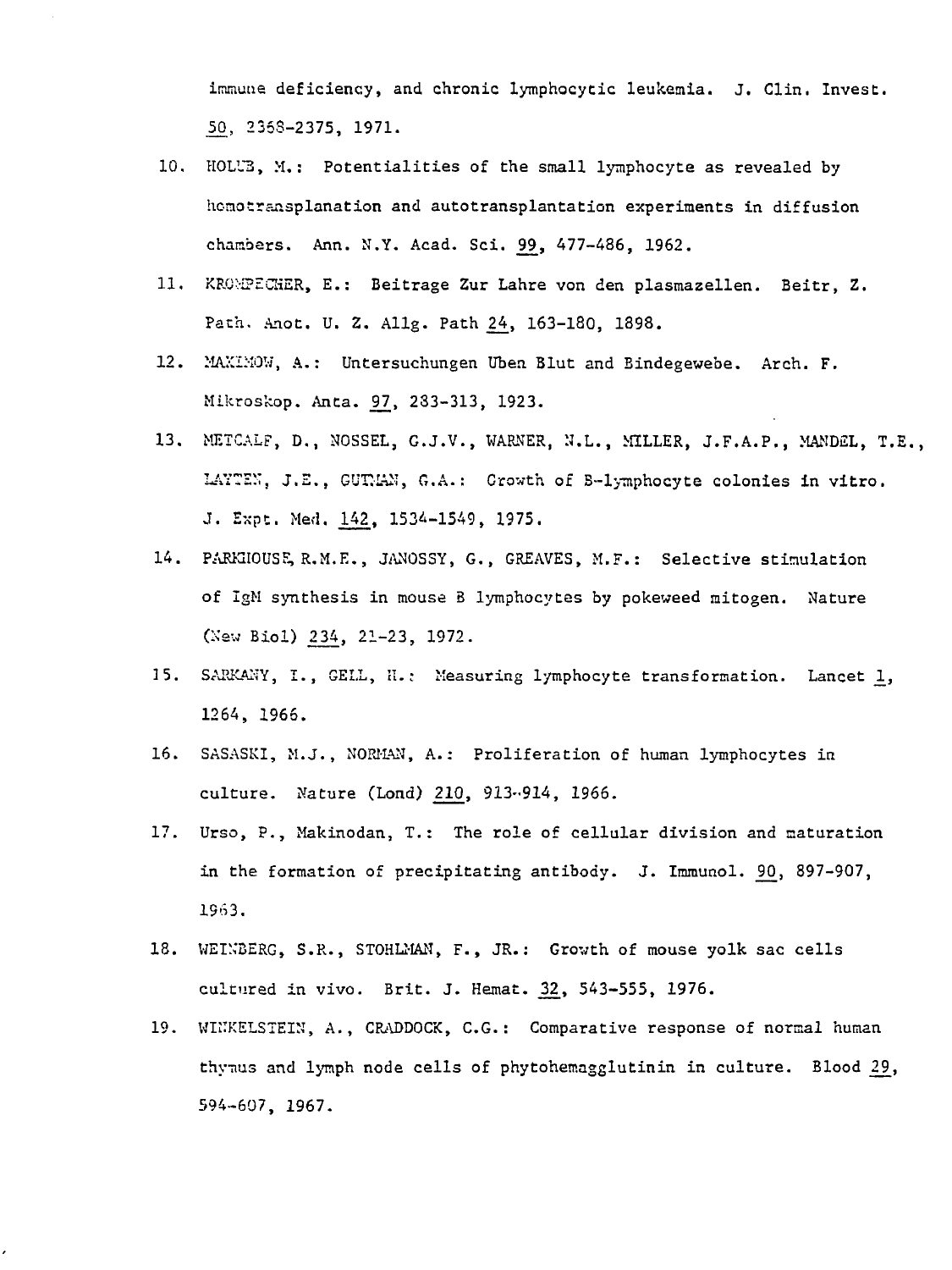20. WINTR03S, M.M. , LEE, G.R., BOGGS, D.R., BITHELL, T.C., ATHENS, J.W., FOERSTER, J.: In: Lea & Febiger, Clinical Hematology, Chapter 7, 7th edition, Philadelphia.

 $\overline{a}$ 

 $\mathcal{F}_{\mu}$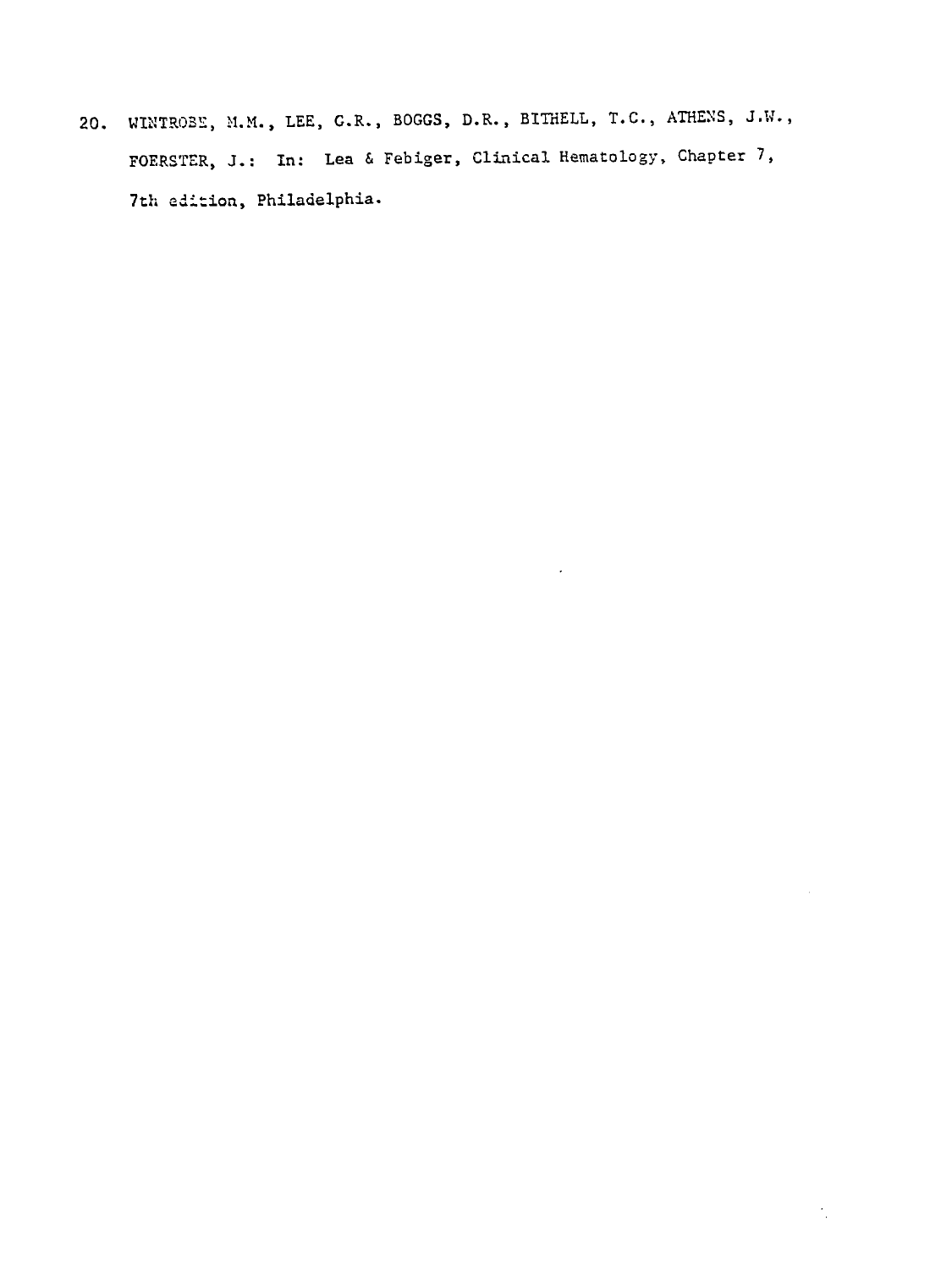# LEGENDS FOR FIGURES

# Figure 1

The left vertical axis  $(-\circ-)$  represents absolute number of cells recovered from the diffusion chambers (DC). The right vertical axis (vertical bars) represents the tritiated thymidine  $(3_H$ HTdR) labelling indices. Absence of vertical bars at some points reflects that there were no labelled cells. The horizontal axis represents the time after the first implantation of the chambers into irradiated mice. The first point of analysis way at 2 hours after implantation of the chambers. At each point of analysis 4-3 chambers per study were evaluated and the results presented as the mean and standard error of 4 studies.

# Figure 2

As in Figure 1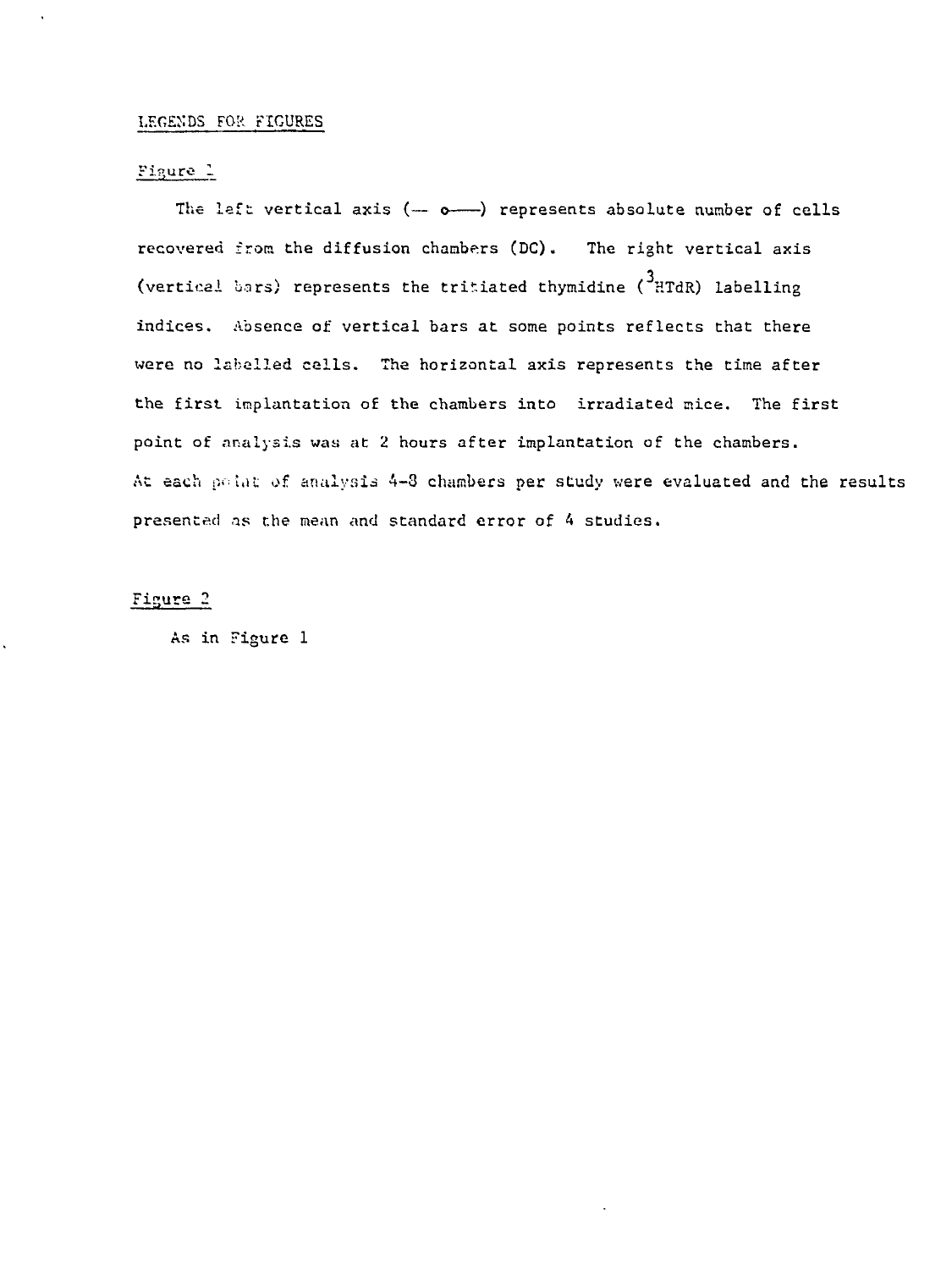